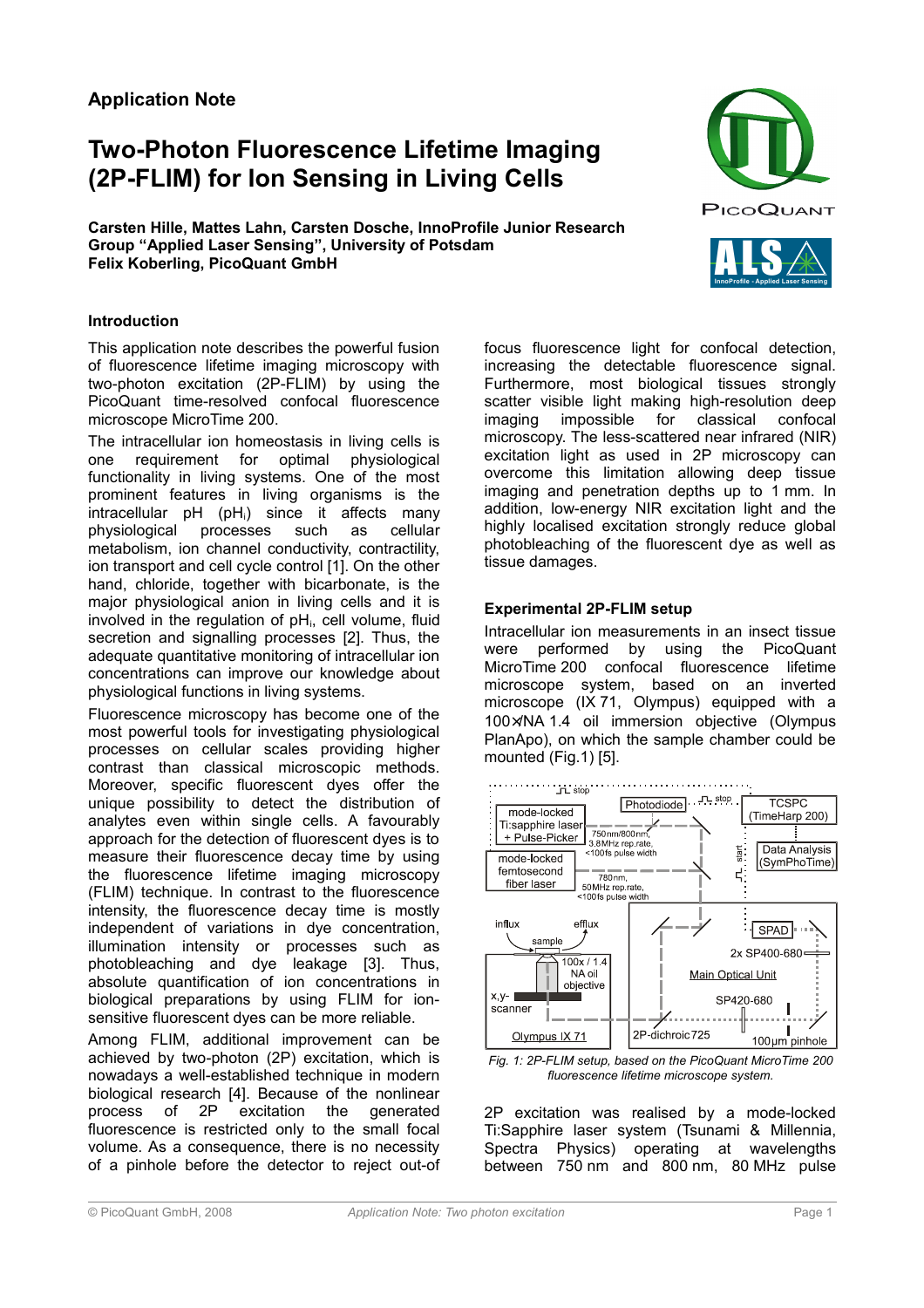repetition rate and ~100 fs pulse width. The pulse repetition rate was reduced to 3.8 MHz by an acoustooptical single pulse selector (Pulse-Select, APE). Mode-locked Ti:Sapphire infrared pulsed lasers have nearly ideal properties for 2P microscopy and are generally favoured. However, it is an expensive system which prevents many researchers from upgrading existing 1P microscopy systems. An inexpensive alternative is a non-tunable laser working at a fixed wavelength. The non-tuneability is not necessarily a disadvantage, because in comparison to 1P absorption spectra, 2P absorption spectra tend to be broader, meaning that a non-tunable laser can excite spectrally different dyes, even simultaneously. Thus, 2P excitation was also performed by a mode-locked femtosecond fiber laser (C-Fiber A 780, MenloSystems) operating at wavelength 780 nm, 50 MHz pulse repetition rate and ~100 fs pulse width.

The NIR laser beam was coupled into the MicroTime 200 Main Optical Unit via the free space laser port and guided towards the objective via the microscope sideport using two dichroic mirrors (2P-dichroic 725, Chroma). The average power of the NIR laser beam could be optionally adjusted by a circular neutral density filter before entering the MicroTime 200. Images were acquired by rasterscanning the objective with a xy-piezopositioner (Physik Instrumente). One drawback of 2P microscopy compared with 1P microscopy is the lower spatial resolution due to longer excitation wavelengths. However, the situation can be improved by still using the confocal pinhole. Thus, the fluorescence was guided trough a 100 µm pinhole and three shortpass filters  $(1 \times SP420 - 680)$ Baader, 2× SP400-680 Edmund Optics), in order to cut off all excitation light.

The fluorescence light was detected with a singlephoton avalanche diode (SPAD, SPCM-AQR-13, Perkin Elmer) and processed by a TimeHarp 200 PC-board (PicoQuant) using time-correlated single photon counting (TCSPC). The photon data was stored in the time-tagged time-resolved (TTTR) mode, recording every detected photon with its individual timing. A small percentage of the laser light from the Ti:Sapphire laser was directed onto a photodiode (TDA 200, PicoQuant) in order to provide a suited synchronisation signal for the timing electronics. When using the fiber laser, a reference signal provided by the fiber laser itself was used for synchronisation. Overview images of 80  $\mu$ m × 80  $\mu$ m were acquired in 60 s - 90 s, and detailed sections of around 25  $\mu$ m  $\times$  25  $\mu$ m were acquired in 30 s and the acquisition time per pixel was varied from 0.6 ms to 2.0 ms. Data acquisition and analysis were performed using the SymPhoTime software (PicoQuant). The quality of fluorescence decay tail-fitting was estimated by small residuals and small  $\chi^2$  values.

# **Performance of the 2P-FLIM setup**

The instrument response function (IRF) of the entire setup was obtained by detecting the backscattered excitation light from a cover slip surface. Although the pulsed excitation light features a  $~100$  fs pulse width, the full width at half maximum (FWHM) of the IRF curve was typically 300 ps - 400 ps and is thus mainly determined by the SPAD detector response time.

To test whether the instrumental setup was able to perform 2P fluorescence excitation, measurements on the known 2P excitable fluorescent dye fluorescein [6] were carried out. The typical quadratic dependence of the generated fluorescence I on the average excitation light power  $P_{av}$  as given by the following equation

$$
I \propto P_{av}^2 \Leftrightarrow \log(I) \propto 2 \times \log(P_{av}),
$$

reveals 2P excitation in a double-logarithmic plot with a slope of nearly 2 [4]. Therefore the total photon counts detected by the SPAD were measured as a function of the average excitation laser power (Fig. 2).



*Fig. 2: Fluorescence intensity dependence on the average excitation power to proof the 2P excitation: Double-logarithmic plot for fluorescein in 0.1 M NaOH solution as well as MQAE and BCECF loaded into salivary duct cells.*

The fluorescence intensity of fluorescein varied nearly as the square of the average excitation laser power (slope:  $1.9 \pm 0.1$ ), indicating that fluorescein was excited by absorption of two photons of 800 nm wavelength. In order to test the accurate determination of fluorescence decay times by the 2P-FLIM setup, the fluorescence decay times of fluorescein were also measured at two different pH values. From the singleexponential fluorescence decays of 5 µM fluorescein at pH 1 and pH 13 decay times of  $3.08 \text{ ns } \pm 0.01 \text{ ns}$  (number of independent measurements:  $N = 17$ ) and  $3.99$  ns  $\pm$  0.01 ns  $(N = 44)$  where calculated, respectively. These data correspond well to previously published data for the pH-dependence of the fluorescein decay times [7].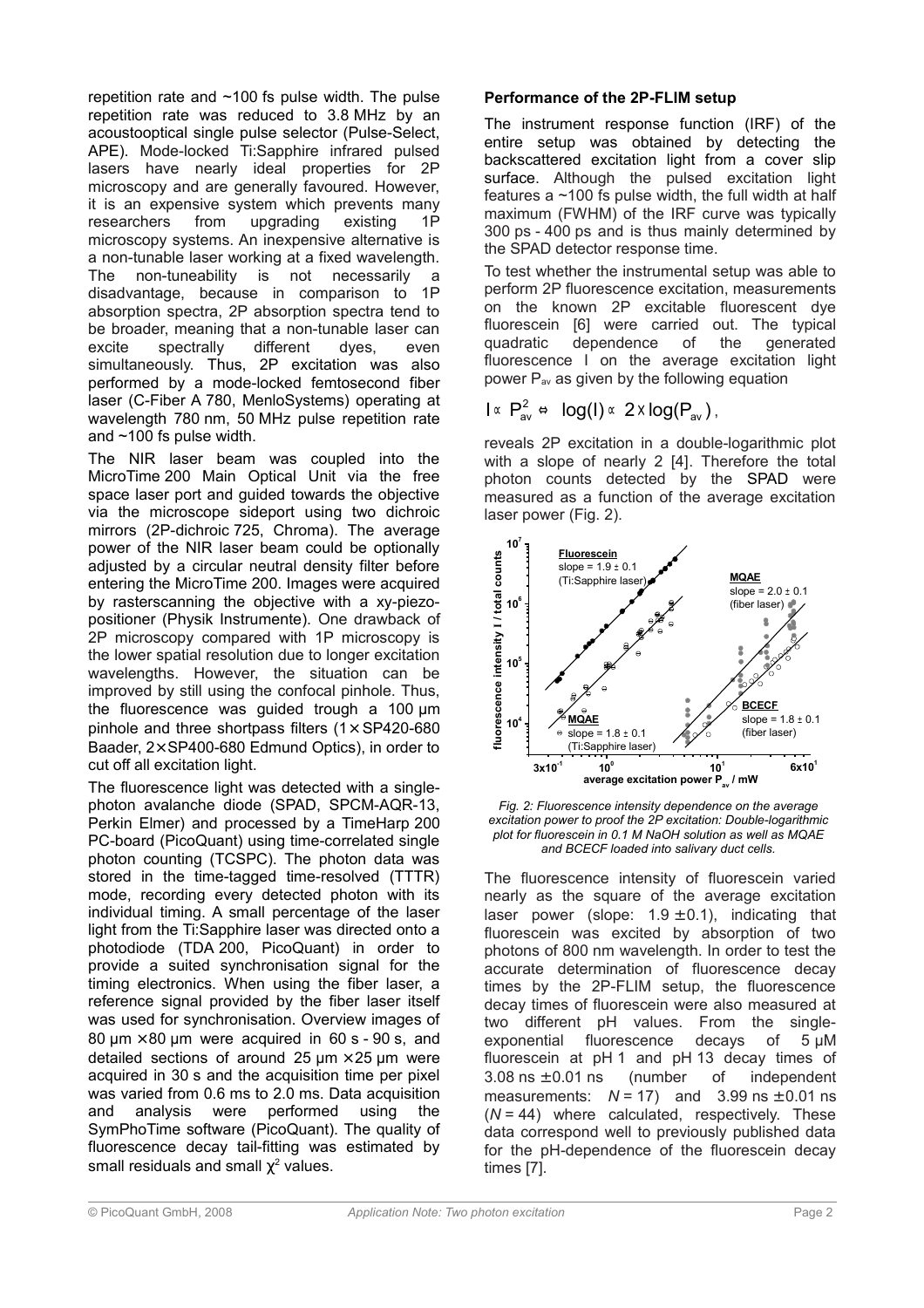#### **2P-FLIM measurements of [Cl- ]i and pHi in living tissues**

To demonstrate the performance of this 2P-FLIM setup for biological applications the salivary glands of an insect (American cockroach *Periplaneta americana*, a well known model system for studying epithelial ion transport processes), were isolated and loaded with different fluorescent dyes for monitoring the intracellular  $pH(pH<sub>i</sub>)$  and the intracellular chloride concentration ([Cl<sup>-</sup>]<sub>i</sub>). When loaded into the salivary duct cells, the dyes showed a bi-exponential fluorescence decay. However, for an easy calibration and quantification the intensity-weighted average fluorescence decay time  $\tau_{av}$  was calculated by the equation

$$
\tau_{av} = (\alpha_1 \times \tau_1^2 + \alpha_2 \times \tau_2^2) / (\alpha_1 \times \tau_1 + \alpha_2 \times \tau_2).
$$

where  $\tau_{1/2}$  are the fluorescence decay times and  $\alpha_{1/2}$  are the corresponding amplitudes at t = 0 [8]. To quantify the dependence of τav on pHi or [Cl- ]<sup>i</sup> *in situ* calibration experiments were performed.

# pHi-measurements:

The pH-sensitive fluorescent dye BCECF (2',7'-bis- (2-carboxyethyl)-5-(and-6)-carboxyfluorescein) is by far the most popular fluorescent dye for monitoring pH<sub>i</sub>. Here, BCECF is used for timeresolved fluorescence measurements. BCECF loaded into salivary duct cells exhibited 2P excitation, when excited at 780 nm (fiber laser) as shown in Fig. 2. The bi-exponential fluorescence decay of BCECF corresponded to the deprotonated and protonated species, and their fractions display opposite changes when varying pHi. The BCECF average fluorescence decay time  $\tau_{av}$  varied within the physiological pH<sub>i</sub> range from 3.27 ns (pH 6.4) to 3.65 ns (pH 8.4) (Fig. 3A).

Thus, in contrast to *in vitro* calibrations the BCECF  $\tau_{av}$  showed a narrower dynamic range within the





physiological pHi region when loaded into living cells.

After successful *in situ* calibration experiments pH<sup>i</sup> was determined in the cockroach salivary duct cells under resting conditions. However, the  $\tau_{av}$ values displayed no striking variations within the duct cells, thus no noticeable pHi-microdomains could be observed (Fig. 3B).



*Fig. 3 (B): FLIM-image (80x80 µm, 300x300 pixel, 0.6 ms acquisition time per pixel) of a BCECF-loaded salivary duct; the optical section plane through the duct is indicated top right; dl = duct lumen; n = nucleus.*

By integrating all pixels of an image the mean BCECF  $\tau_{av}$  was calculated to 3.34 ns  $\pm$  0.02 ns (*N* = 12) corresponding to a pHi value of pH  $7.3 \pm 0.1$  [9]. These values determined with 2P-FLIM are in good agreement with data obtained with invasive pH-sensitive microelectrodes [10].

# [Cl- ]i-measurements:

The Cl- -sensitive fluorescent dye MQAE (*N*- (ethoxycarbonylmethyl) - 6 - methoxy - quinolinium bromide) was used for time-resolved fluorescence measurements in order to monitor [Cl<sup>-</sup>]<sub>i</sub> (Fig. 4). MQAE loaded into salivary duct cells exhibited 2P excitation, when excited at 750 nm (Ti:Sapphire laser) or at 780nm (fiber laser) as shown in Fig. 2. The MQAE fluorescence decay time is reduced by CI<sup>-</sup> through dynamic quenching. Thus, the [CI<sup>-</sup>] dependence of  $\tau_{av}$  is described by the Stern-Volmer equation

$$
\tau_{\mathsf{av}(0)} / \tau_{\mathsf{av}} = 1 + \mathsf{K}_{\mathsf{SV}} \times [\mathsf{CI}^{\mathsf{T}}]_{\mathsf{i}},
$$

where  $\tau_{\text{av(0)}}$  is the average fluorescence decay time in the absence of chloride and  $K_{SV}$  is the Stern-Volmer quenching constant and indicates the Cl- sensitivity of MQAE [8]. By exposing the salivary ducts to the calibration solutions, MQAE  $\tau_{av}$ decreased from  $\sim$ 5.9 ns to  $\sim$ 3.4 ns when increasing [Cl- ]i from 0 mM to 75 mM. The Stern-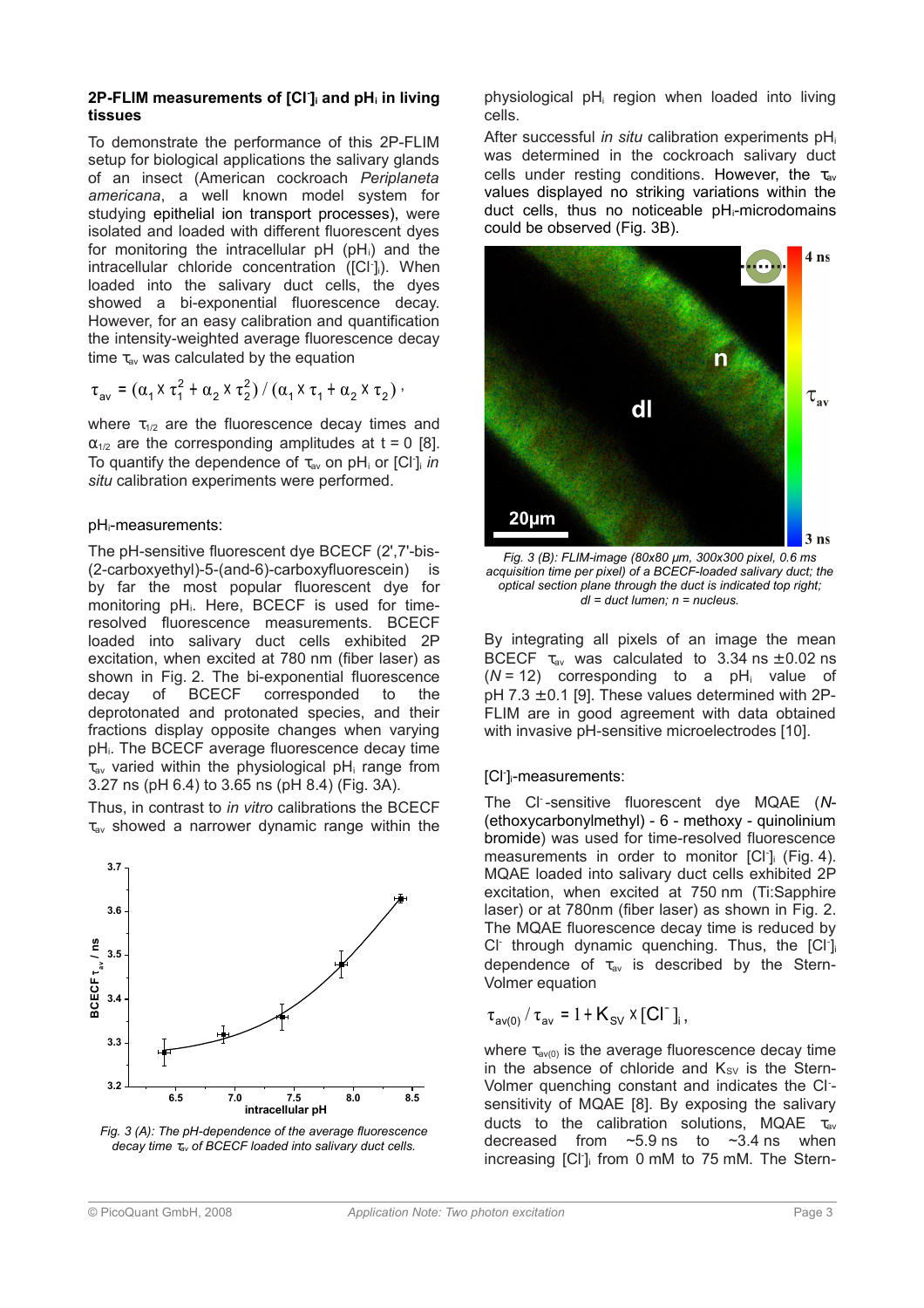Volmer plot revealed a quenching constant  $K_{SV}$  = 9.6 M<sup>-1</sup>, which is quite similar to values determined previously in other cell types [e.g. 11]. To determine [CI<sup>-</sup>]<sub>i</sub> under resting conditions the salivary ducts were first scanned at low resolution in order to get an overview image and after that regions of interest could be scanned again at higher resolution. The fluorescence intensity image showed that MQAE fluorescence was not homogeneously distributed within the duct cells (as observed for BCECF-loaded duct cells).

In fact, the nuclei were weaker stained and the cytosol seemed to be stained in a lamellar manner. This could be due to the fact that the duct cells have deep infoldings of the basolateral membrane which, in addition, contain many mitochondria. The FLIM-images displayed no clear [Cl<sup>-</sup>] microdomains and the mean MQAE τav was calculated to  $3.69$  ns  $\pm$  0.02 ns ( $N = 48$ ) corresponding to a [Cl<sup>-</sup>]<sub>i</sub> value of 59 mM  $\pm$  1 mM [12].



*Fig. 4:*

*(A) Bi-exponential fluorescence decay curves of MQAE loaded into salivary ducts at two different chloride concentrations. (B)* Dependence of the MQAE average fluorescence decay time  $\tau_{av}$  on the intracellular chloride concentration [Cl<sup>-</sup>]<sup>*i*</sup>. *(C)* Stern-Volmer plot of the data shown in B revealing the Stern-Volmer quenching constant K<sub>SV</sub> from the slope. *(D) Fluorescence intensity image of a MQAE loaded salivary duct (80*×*80 µm, 150*×*150 pixel, 2.0 ms acquisition time per pixel; the*



*(F) Enlarged FLIM-image (25*×*25 µm, 150*×*150 pixel, 2.0 ms acquisition time per pixel) indicated by the white dashed rectangle in E.*